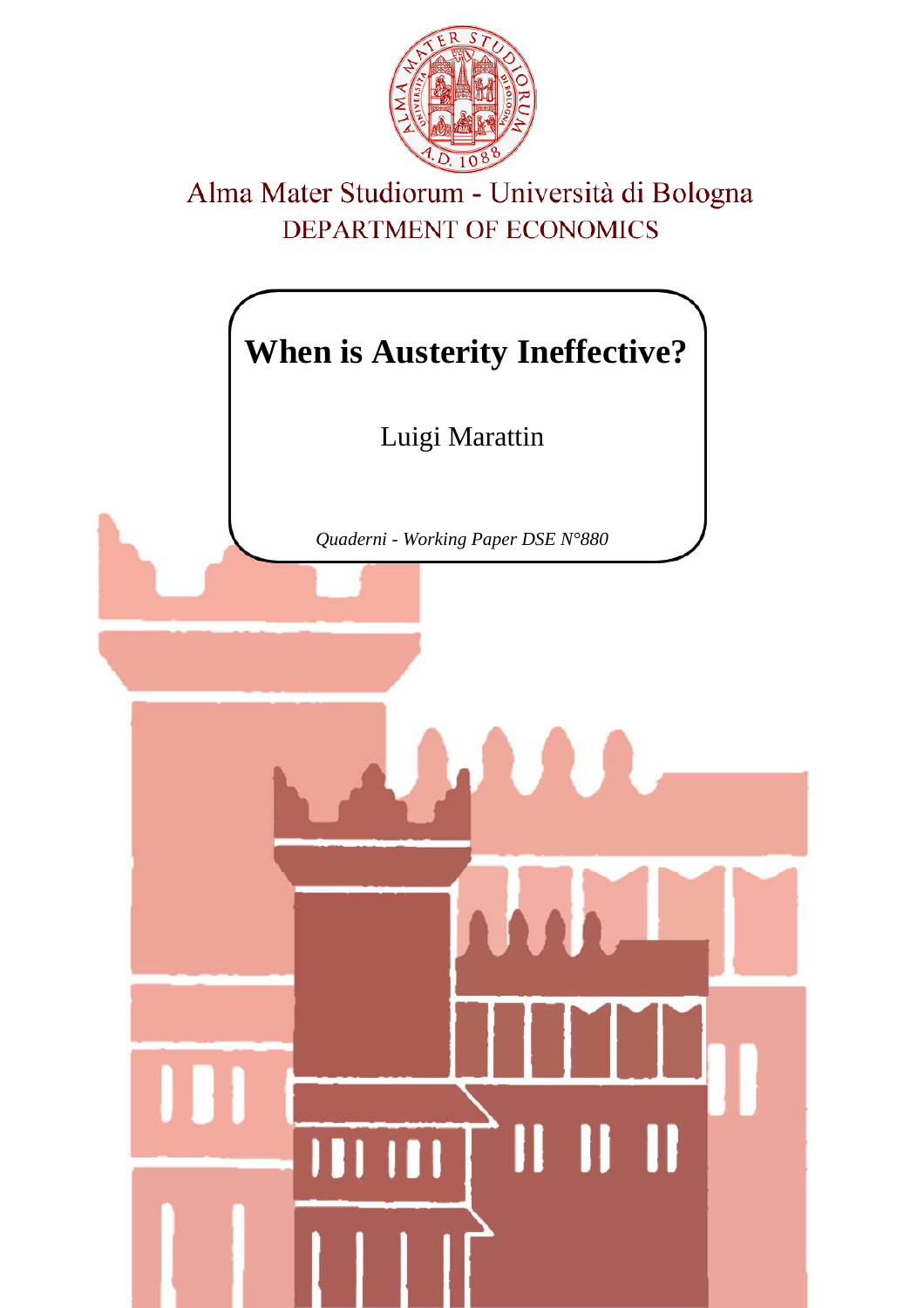## When is Austerity Ineffective?

Luigi Marattin

#### May 14, 2013

#### Abstract

This paper offers a formal analysis of the relationship between changes in government primary balance and debt-to-GDP ratio. it establishes the conditions under which a fiscal consolidation increases - instead of decreasing - the stock of government liabilities relative to aggregate output. A crucial role is played by the relationship between the elasticities of average cost of debt and nominal output to primary balance: while the former depends on debt maturity and risk premia dynamics, the latter relates to the well-known controversy on the size of government spending multipliers. The paper shows an application to the ongoing fiscal consolidation process in the Eurozone.

JEL Classification: E62, H62

Keywords: debt-to-GDP ratio, debt sustainability, government budget.

I would like to thank Roberto Golinelli and Arsen Palestini for useful hints and suggestions. Usual disclaimer applies.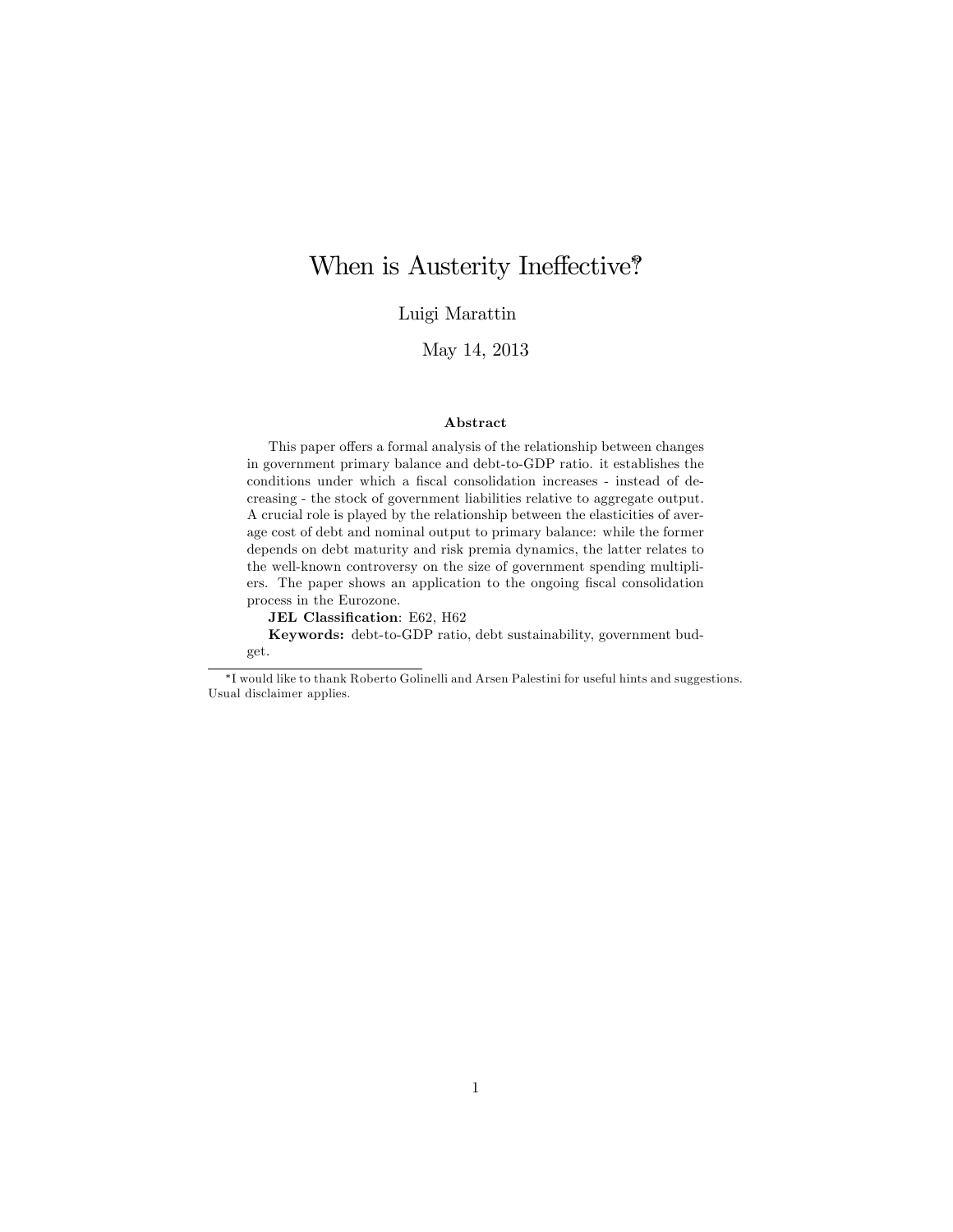## 1 Introduction

As most economies have been implementing severe fiscal consolidation processes, the debate is open on the effectiveness of what has been called "economic austerity" (Gros 2011,Blanchard and Leigh 2013, Mauro et al 2013). If the reduction of debt-to-GDP ratios is believed to be the most appropriate measure of the effectiveness of fiscal consolidations processes, it is necessary to acknowledge the presence of several ways in which changes in the fiscal position can actually achieve the objective, at least in the short-run.

This short note outlines a simple theoretical framework in which such a transmission mechanism can be properly analyzed. Using the arithmetic of government budget constraint, this note identifies and discusses the conditions under which a change in primary balance causes a change of the same sign in the debt-to-GDP ratio. We employ this condition as a measure of the effectiveness of austerity.

Our starting point is that there are three forces acting on the transmission chain from primary budget changes to debt-to-GDP dynamics. One is direct: ceteris paribus, an increase/decrease in the government net absoption of resources causes an increase/decrease of the stock of nominal debt. The other two are indirect, and work in opposite ways: an increase (decrease) in primary deficit increases (decreases) nominal growth in the short-run and therefore reduces (increases) debt-to-GDP ratio. At the same time, by modifying risk premia on the existing and new debt, increases (decreases) the average cost of debt and therefore increases (decreases) debt-to-GDP . We consider the government primary balance as the primitive fiscal policy instrument, disregarding here the disaggregation between revenue and expenditure components of the budget.

Our results show that a given primary budget reduction is successful in causing an actual decrease of debt-to-GDP ratio only if elasticities of debt's average cost and nominal output with respect to primary deficit satisfy certain conditions. The natural heterogeneity of those conditions across different economies (according to the composition of the total budget) can have a coordinated fiscal policy move result in opposite effects, even with similar values for elasticities.

The rest of the paper is organized as follows. Section 2 outlines the setting and identifies the conditions, providing also a graphical representation and an application to Euro-area economies. Section 3 discusses analytically the results and section 4 offers some concluding remarks.

## 2 Conditions for effectiveness of austerity

This section identifies and discusses the conditions connecting changes in the policy instrument to their effects on the debt-to-GDP ratio. We also present an application to major EMU economies.

The starting point is the simple nominal government flow budget constraint: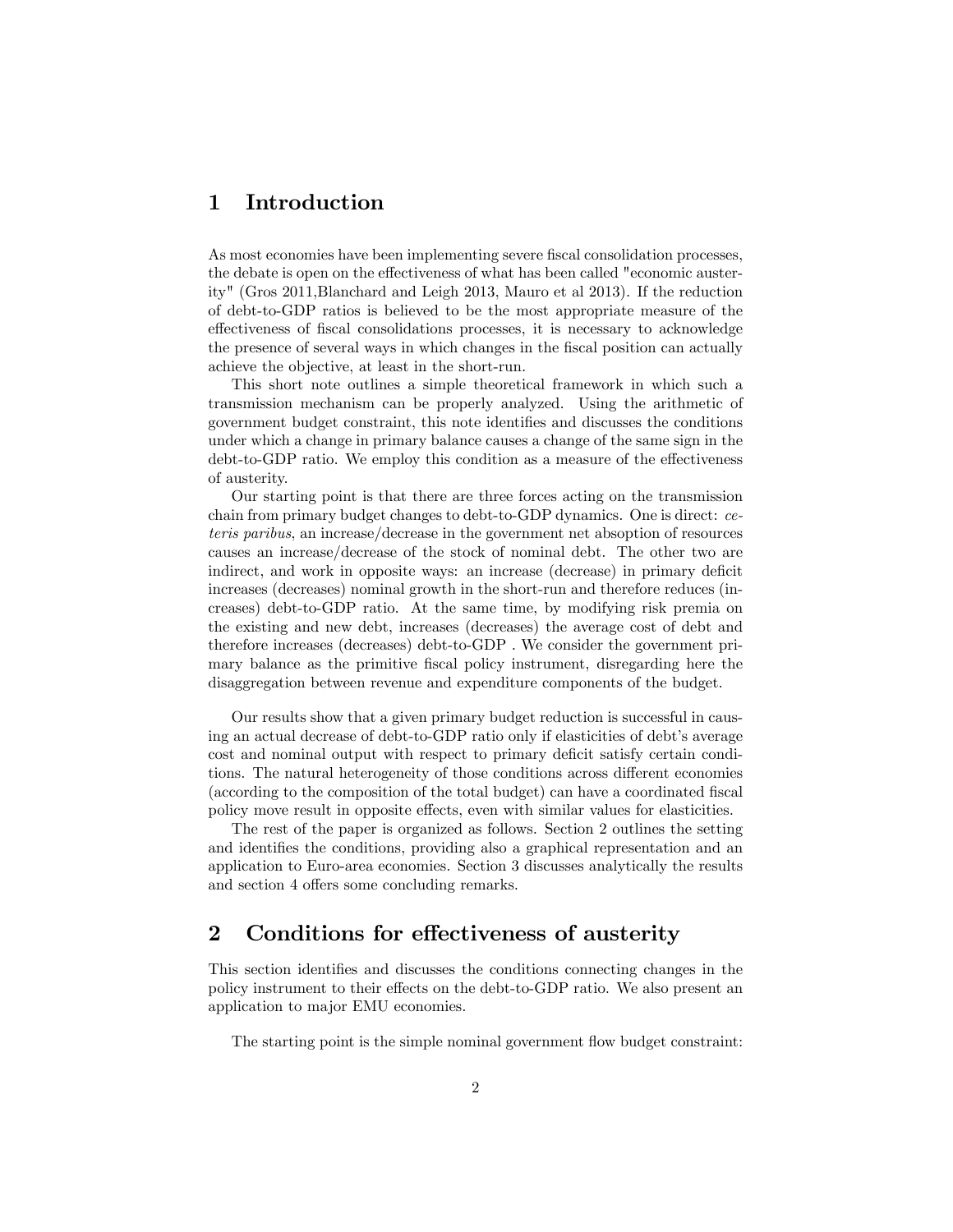$$
B_t = \vartheta_t(D_t^{pr})B_{t-1} + D_t^{pr} \tag{1}
$$

where  $B_t$  is the end-of-the-period stock of government nominal liabilities,  $\vartheta_t$  is the average cost of debt (obtained by dividing interest payments by total stock of gross government liabilities) and  $D_t^{pr}$  is the primary budget deficit<sup>1</sup>. We assume that  $\vartheta_t$  is a function of  $D_t^{pr}$ , as changes in primary budget affect risk premia on new debt and therefore its average cost, even though the last step crucially depends on debt's maturity structure.

In order to express (1) in terms of debt-to-GDP dynamics, we divide it by nominal GDP  $(Y_t)$ :

$$
\frac{B_t}{Y_t} = \vartheta_t(D_t^{pr}) \frac{B_{t-1}}{Y_t(D_t^{pr})} + \frac{D_t^{pr}}{Y_t(D_t^{pr})}
$$
(2)

The above expression is the familiar law of motion of the stock of government liabilities relative to aggregate output (Marattin and Marzo 2010). Assuming the policy instrument to be the primary deficit  $D_t^{pr}(> 0)$ , we analyze how  $\frac{B_t}{Y_t}$ is affected by policy changes. Equation (2) explicitly takes into account that changes in primary deficit contemporaneously affect the level of income. Partial derivative of (2) with respect to  $\overline{D}_t^{pr}$  reads:

$$
\frac{\partial \left(\frac{B_t}{Y_t}\right)}{\partial D_t^{pr}} = \frac{B_{t-1}}{Y_t} \left[ \frac{\partial \vartheta_t}{\partial D_t^{pr}} - \frac{\vartheta_t}{D_t^{pr}} \varepsilon_t^{DY} \right] - \frac{1}{Y_t} \left[ \varepsilon_t^{DY} - 1 \right]
$$

with  $\varepsilon_t^{DY}$  being the elasticity of nominal output with respect to primary balance:  $\varepsilon^{DY}\left(=\frac{\bar{D}_{t}^{pr}}{Y_{t}}\frac{\partial Y_{t}}{\partial D_{t}^{pr}}\right)$ ). Note that  $\varepsilon_t^{DY} > 0$  in the short run, because under nominal rigidities output is demand-determined. We cannot make unambiguous statements on  $\varepsilon^{DY}$  in the long run, for two fundamental reasons. First, we do not have any a-priori on the cyclical position of the economy; a deficit-financed push in aggregate demand might have long-term effect if used to close output gap. Second, as mentioned in the Introduction, we disregard the distinction between expenditure and revenue components of the primary deficit; while the former - assuming non-productive public spending - has no real effects in the long run, the latter might do.

It is crucial to remind that  $\varepsilon_t^{DY}$  does not coincide with the standard definition of the fiscal policy multiplier, which normally measures the output level effect resulting from level changes in fiscal variables<sup>2</sup>  $\left(\frac{\partial Y_t}{\partial D_t^{pr}}\right)$  . Empirical estimations of  $\frac{\partial Y_t}{\partial D_t^{pr}}$  oscillates around unity<sup>3</sup> for government spending multipliers and

<sup>&</sup>lt;sup>1</sup> For the moment we assume a primary deficit, so that it enters equation (1) with a positive sign. It would be more correct to reason in terms of primary budget position, implying the use of absolute value (displaying a deficit or a surplus according to, respectively, the positive or negative values of  $D^{pr}$ ). We specify that later on.

 $2\text{Or},$  equivalently, the percentage change in GDP following a one per cent increase in the output share of the fiscal variable.

 ${}^{3}{\rm In}$  recent literature we can find estimations around one (Barro and Redlick 2010, Guajardo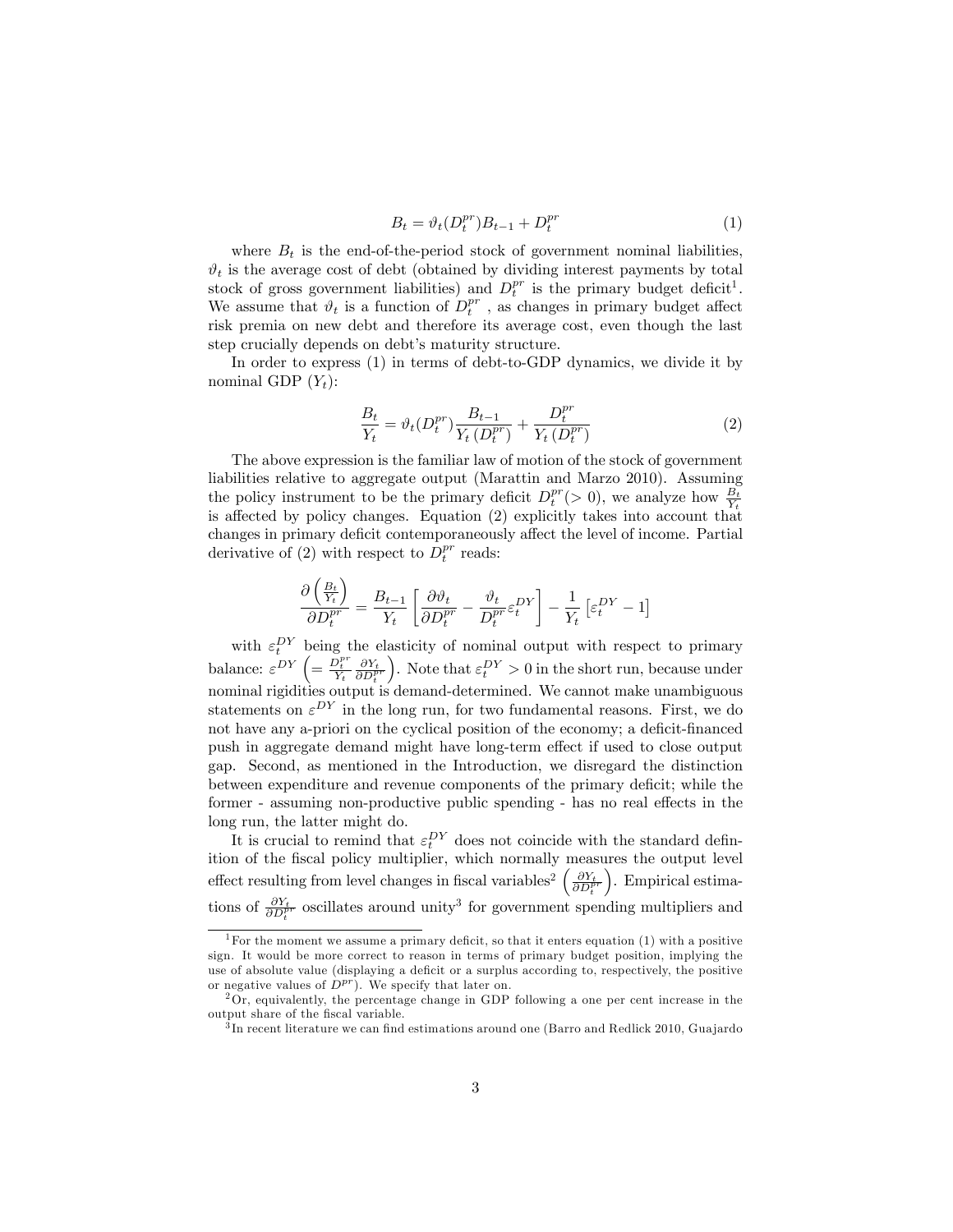vary considerably when it comes to tax multiplier<sup>4</sup>. Moreover, recent research (Auerbach and Gorodnichenko 2012, Corsetti et al 2010, Batini et al 2010) has emphasized that Öscal policy multipliers vary according to the cyclical position of the economy. The elasticity  $\varepsilon_t^{DY}$  - being based on percentage change as some of the empirical studies - is even more dependant on the state of the economy, as it is the product of the multiplier and the primary balance-to-GDP ratio. As the latter is often very modest, it is very unlikely that, regardless the multiplier's size, the elasticity is greater than one.

After a simple manipulation equation (2) becomes:

$$
\frac{\partial \left(\frac{B_t}{Y_t}\right)}{\partial D_t^{pr}} = \frac{\vartheta_t B_{t-1}}{D_t^{pr} Y_t} \left(\varepsilon^{D\vartheta} - \varepsilon_t^{DY}\right) - \frac{1}{Y_t} \left[\varepsilon_t^{DY} - 1\right]
$$
\n(3)

where we denote by  $\varepsilon^{D\vartheta}$   $\left(=\frac{D_t^{pr}}{\vartheta_t} \frac{\partial \vartheta_t}{\partial D_t^{pr}}\right)$  the elasticity of the average cost of debt to primary budget position. Regarding the sign of  $\varepsilon^{D\vartheta}$ , no unambiguous theoretical a priori can be made. However many empirical contributions (Bernoth et al 2004, Ardagna et al 2007, Laubach 2009) point out a positive relationship between deterioration of budget position and the average cost of debt, through the increase in risk premia occurring as a result of the increase in credit risk.

Let's now study the sign, assuming that the budget displays a primary deficit  $(D_t^{pr} > 0).$ 

If  $(3)$  is positive, it means that a deficit reduction succeeds in causing a reduction in debt-to-GDP ratio. We call this scenario "pro-austerity", in order to indicate that a given decrease in primary budget is effective in reducing the stock of government liabilities as a ratio to nominal income.

If, on the other hand,  $(3)$  is negative, then a deficit reduction increases the debt-to-GDP ratio and the budget consolidation results to be ineffective. We label this scenario "anti-austerity".

$$
pro-austerity : \frac{\partial \left(\frac{B_t}{Y_t}\right)}{\partial D_t^{pr}} > 0
$$
\n
$$
(4)
$$

$$
anti-austerity : \frac{\partial \left(\frac{B_t}{Y_t}\right)}{\partial D_t^{pr}} < 0 \tag{5}
$$

Obviously when  $(3)$  is equal to zero, then changes in primary deficit do not affect debt-to-GDP ratio. In that case the three effects recalled in the introduction offset each other.

et al 2010, Ramey 2011 and Hall 2009) and some above one (Blanchard and Perotti 2002, Monacelli et al 2010, Blinder and Zandi 2010, Acconcia et al 2011, Fragetta and Melina 2011).

 $4$ Romer and Romer 2010, using the so-called "narrative approach", find it to be larger than three.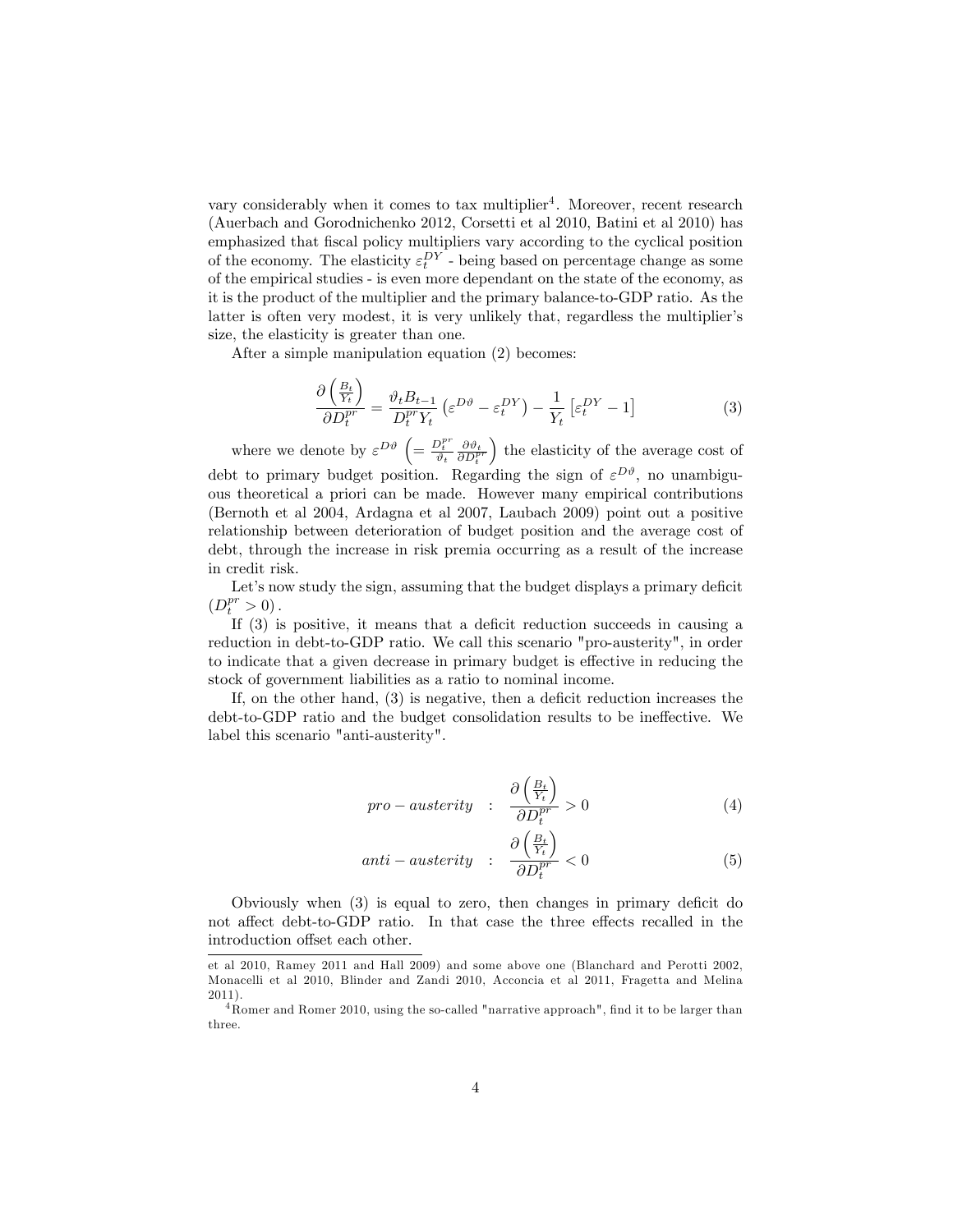Looking at expression  $(3)$  it is easy to spot the sufficient condition for the prevailence of the pro or anti austerity regime. A budget consolidation is certainly successful if  $\left| \varepsilon_t^{DY} \right| < \min \left\{ \left| \varepsilon_t^{D^{\vartheta}} \right|, 1 \right\}$ , whereas the "anti-austerity" regime dominates if  $\left| \varepsilon_t^{DY} \right| > \max \left\{ \left| \varepsilon_t^{D^{\vartheta}} \right|, 1 \right\}$ . Given that, as noted above, it is quite unlikely that those elasticities are greater than one, those conditions basically tell us that a primary budget consolidation is certainly effective if the elasticity of nominal output to primary deficit is lower that the elasticity of the average cost of debt. Otherwise, the output loss associated to a budget consolidation is too large to allow for an actual reduction of the debt-to-GDP ratio.

In order to compute the necessary and sufficient conditions for the prevailence of the pro/anti-austerity regime it is necessary to study the sign of  $(3)$ :

$$
\frac{\partial \left(\frac{B_t}{Y_t}\right)}{\partial D_t^{pr}} > 0 \Rightarrow \frac{\vartheta_t B_{t-1}}{Y_t D_t^{pr}} \left(\varepsilon_t^{D\vartheta} - \varepsilon_t^{DY}\right) - \frac{1}{Y_t} \left[\varepsilon_t^{DY} - 1\right] > 0
$$

which means:

 $\sqrt{2}$ 

$$
B_{t-1} \frac{\vartheta_t}{D_t^{pr}} \left( \varepsilon_t^{D\vartheta} - \varepsilon_t^{DY} \right) > \left[ \varepsilon_t^{DY} - 1 \right]
$$

Multiplying both sides by  $D_t^{pr}$  it becomes:

$$
B_{t-1}\vartheta_t \varepsilon_t^{D\vartheta} > \varepsilon_t^{DY} \left( D_t^{pr} + B_{t-1}\vartheta_t \right) - D_t^{pr}
$$
  

$$
\varepsilon^{D\vartheta} > \left( \frac{D_t^{pr}}{B_{t-1}\vartheta_t} + 1 \right) \varepsilon_t^{DY} - \frac{D_t^{pr}}{B_{t-1}\vartheta_t}
$$
 (6)

Note that the term  $\frac{D_t^{pr}}{B_{t-1}\vartheta_t} + 1$  is the inverse of the share of total primary deficit devoted to interest payments on past debt.

To account for the possibility that the primary budget position displays a surplus  $S_t^{pr} (= -D_t^{pr})$  rather than a deficit, the above conditions can be expressed in absolute values. We therefore state that a given change in primary budget is successful in creating the expected change in debt-to-GDP ratio if:

$$
|\varepsilon_t^{D\vartheta}| > \frac{D_t}{B_{t-1}\vartheta_t} \left| \varepsilon_t^{DY} \right| - \frac{D_t^{pr}}{B_{t-1}\vartheta_t} \tag{7}
$$

and it produces the opposite effect if, instead:

$$
|\varepsilon_t^{D\vartheta}| < \frac{D_t}{B_{t-1}\vartheta_t} \left| \varepsilon_t^{DY} \right| - \frac{D_t^{pr}}{B_{t-1}\vartheta_t} \tag{8}
$$

In other words, the effectiveness of a fiscal policy aimed at reducing the stock of government liabilities relative to nominal income depends on the position of  $\varepsilon^{D\vartheta}$  with respect to a thresold  $\varepsilon^* = \frac{D_t^{pr} + B_{t-1}\vartheta_t}{B_{t-1}\vartheta_t}\varepsilon_t^{DY} - \frac{D_t^{pr}}{B_{t-1}\vartheta_t}$ 

Such a threshold can be drawn in a space  $\varepsilon^{D\vartheta}_t-\varepsilon^{DY}_t$  (Figure 1):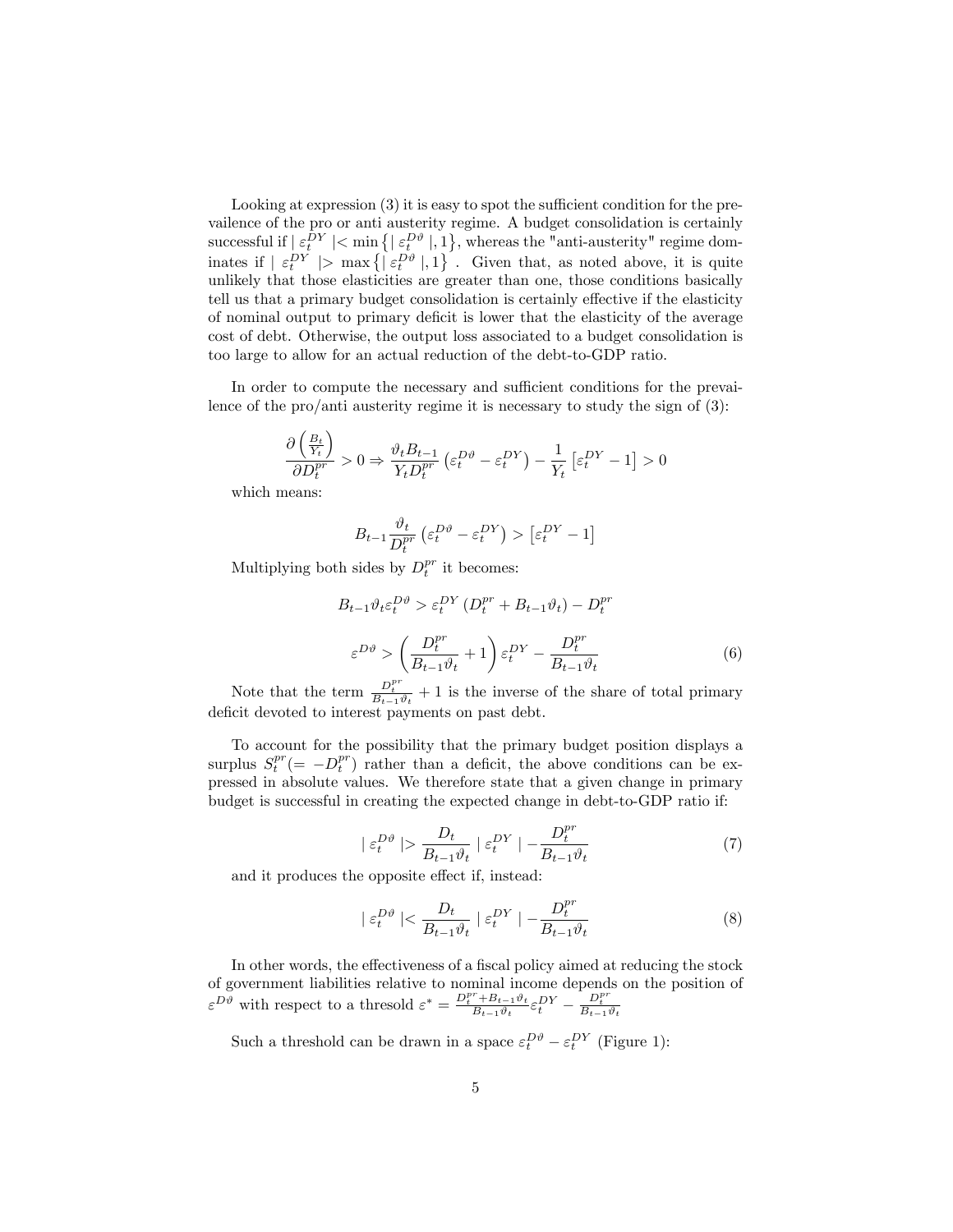

A given combination of the two elasticities allows an actual debt-to-GDP reduction after a primary budget consolidation only if it falls in the "pro-austerity" space. The threshold line  $\varepsilon^*$  represents the locus of elasticities  $\varepsilon_t^{DY}$  and  $\varepsilon_t^{D\vartheta}$  that leave  $\frac{B}{Y}$  unchanged. The slope of  $\varepsilon^*$  is given by  $\frac{D^{pr}}{\vartheta B_{t-1}} + 1$ , from which we can see that the line is downward sloping if the government accumulates a primary surplus larger than interest payments (that is, if there is a budget surplus).

Furthermore, Figure 1 clearly shows that even if the values of  $\varepsilon_t^{DY}$  and  $\varepsilon_t^{D\vartheta}$ are the same across two (or more) economies, the effect of a one per cent change in primary budget can produce opposite effects in terms of the debt-to-GDP ratio dynamics.

Figure 2 replicates Figure 1 with data (year 2011) on the four major EMU economies and the overall Eurozone:

We can observe that in 2011 Spain had the smallest "pro-austerity" space, whereas Germany had the widest. Hence a coordinated fiscal policy move (even in presence of similar values of elasticities  $\varepsilon_t^{DY}$  and  $\varepsilon_t^{D\vartheta}$  can have opposite effects on their respective debt-to-GDP ratios if we are anywhere in the space between the two lines.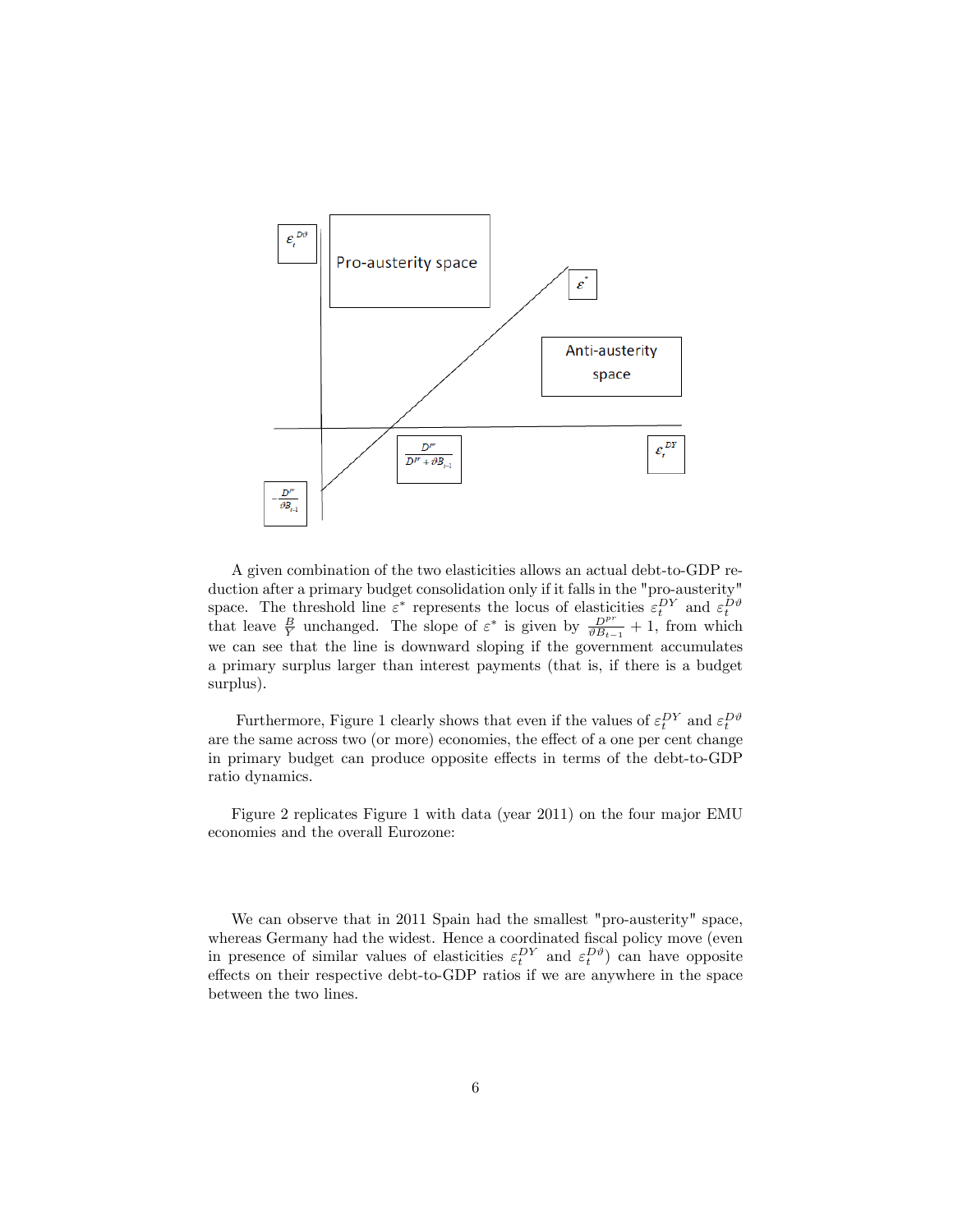

#### 3 What can change the pro-austerity space?

Figure 2 clearly shows that the threshold line  $\varepsilon^*$  can considerably differ across similar countries, according to their budget position. This section analyzes the framework outlined in section 2, focusing on how different structure of budget deficits at any point in time can increase or decrease the likelihood of a budget consolidation plan's success.

The partial derivative of the threshold  $\varepsilon^*$  with respect to interest payments reads:

$$
\frac{\partial \varepsilon^*}{\partial \vartheta_t B_{t-1}} = \frac{D^{pr}}{\vartheta_t B_{t-1}} (1 - \varepsilon_t^{DY})
$$
\n(9)

which shows us that countries with higher interest payments on the existing stock of debt see their pro-austerity space decrease for any  $\varepsilon_t^{DY} < 1$  and increase for any  $\varepsilon_t^{DY} > 1$ .

In other words, if a country has an higher interest rate payment, a given reduction in primary budget deficit has a lower (higher) chance to succeed if nominal output elasticity to primary deficit is smaller (greater) than one.

What is the intuition of that result?

In order to understand it, let us recall the fundamental equation (2), written in a way that can best emphasize the three transmission channel from  $D_t^{pr}$  to  $\frac{B_t}{Y_t}$  :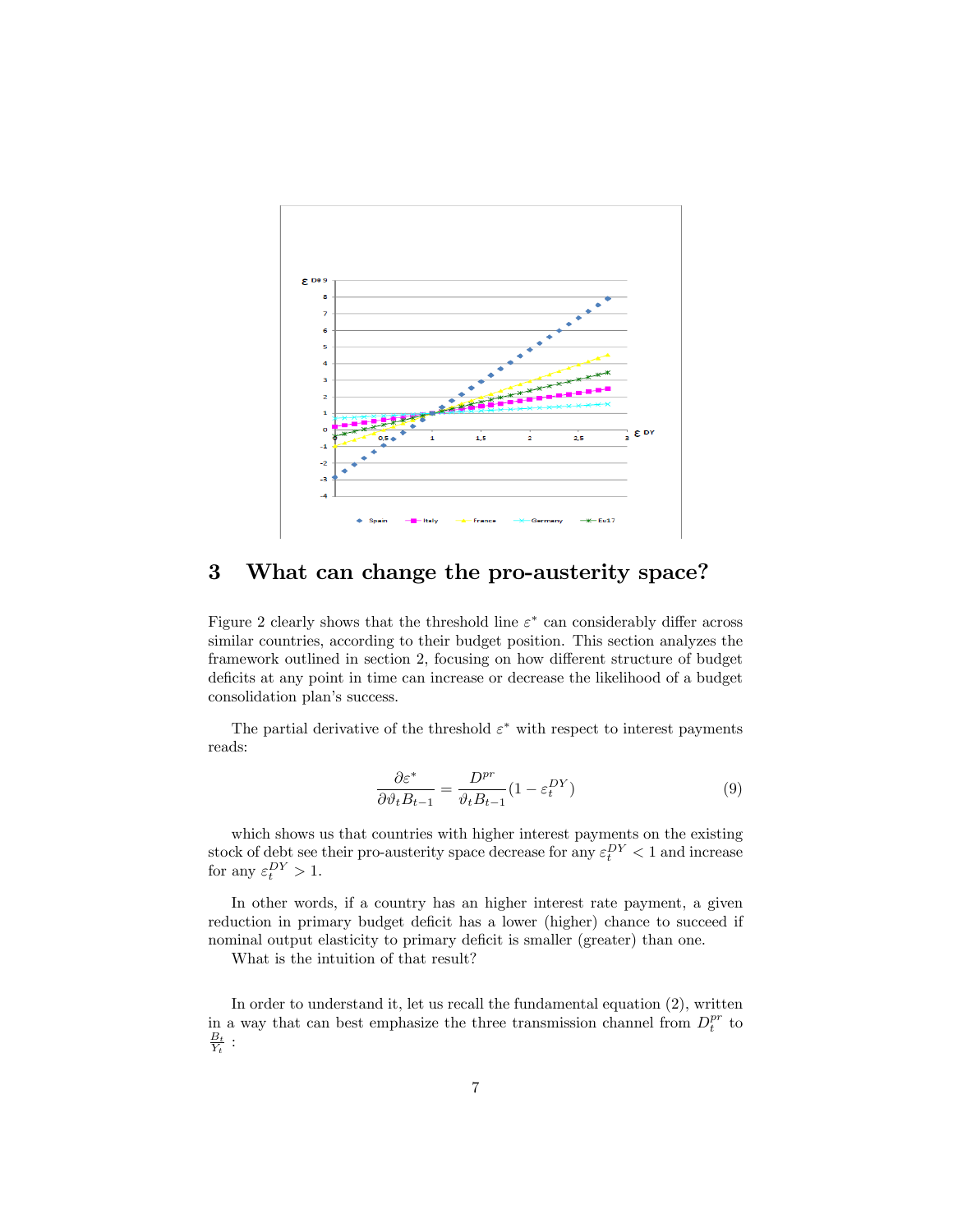$$
\frac{B_t}{Y_t} = \vartheta_t(D_t^{pr})B_{t-1} * \frac{1}{Y_t(D_t^{pr})} + \frac{D_t^{pr}}{Y_t(D_t^{pr})}
$$
(10)

and the derivative with respect to primary deficit is given by:

$$
\frac{\partial \left(\frac{B_t}{Y_t}\right)}{\partial D_t^{pr}} = \frac{\vartheta_t B_{t-1}}{D_t^{pr} Y_t} (\varepsilon_t^{D\vartheta} - \varepsilon_t^{DY}) + \frac{\left(1 - \varepsilon_t^{DY}\right)}{Y_t} \tag{11}
$$

where we have a "direct" effect  $\left[ \frac{(1 - \varepsilon_t^{DY})}{Y_t} \right]$  $Y_t$ Ĭ. indicating the movement of the primary deficit-to-GDP ratio, and an "indirect" effect  $\left[\frac{\vartheta_t B_{t-1}}{D_t^{pr} Y_t}(\varepsilon_t^{D\vartheta} - \varepsilon_t^{DY})\right]$  indicating the joint effect of primary budget changes on current nominal income and the average cost of debt.

If  $\varepsilon_t^{DY} = 1$  a 1% reduction in  $D_t^{pr}$  is completely offset by a corresponding  $1\%$  contraction in nominal output Y, so that the "direct" effect is zero. The only effects at work are the two operating on the first and second member on the right-hand-side of  $(10)$ , summarized by the "indirect" effect in  $(11)$ . Therefore it is clear that an actual reduction of  $\frac{B_t}{Y_t}$  can occur only if  $\vartheta_t(D_t^{pr})$  diminishes more than proportionally (that is, if  $\varepsilon_t^{D\vartheta} > 1$ ). For  $\varepsilon_t^{D\vartheta} = 1$  a given reduction in  $D_t^{pr}$  does not have any effect on the debt-to-GDP ratio. In fact, the point  $(\varepsilon_t^{DY}; \varepsilon_t^{D\vartheta}) = (1; 1)$  belongs to the locus of elasticities which leave  $\frac{B_t}{Y_t}$  unchanged after movements in  $D_t^{pr}$ . It is also clear than such a point is the one around which the locus twists anytime we have a change in the fiscal variables.

It is therefore interesting to investigate what happens to the left and to the right of  $(\varepsilon_t^{DY}; \varepsilon_t^{D\vartheta}) = (1; 1)$ .

If  $\varepsilon_t^{DY} < 1$  the direct channel is positive, as the primary deficit-to-GDP ratio diminishes after a reduction in  $D_t^{pr}$ , therefore  $\frac{B_t}{Y_t}$  tends to rise. At the same time the indirect effect is negative (so a reduction in primary deficit increases debt) as for any  $\varepsilon_t^{DY} < 1$  it is also true that on the threshold line  $\varepsilon_t^{DY} > \varepsilon_t^{D\vartheta}$  since its slope  $\left(\frac{D_t^{pr}}{\vartheta_t B_{t-1}} + 1\right)$  is by construction greater than one (which in turn is the slope of the locus of points  $\varepsilon_t^{DY} = \varepsilon_t^{D\vartheta}$ . The magnitude of this latter effect (pushing towards an increase - rather than decrease - of debt-to-GDP ratio) is bigger the higher the share of deficit devoted to interest payments  $(\vartheta_t B_{t-1})$ . Therefore an higher  $\vartheta_t B_{t-1}$  shrinks the area where austerity is effective.

The opposite happens when  $\varepsilon_t^{DY} > 1$ . In this case the direct effect is negative, as the nominal income falls more than primary deficit. As a result primarydeficit-to-GDP ratio increases, and debt-to-GDP ratio tends to increase. The indirect effect, however, is positive, since on the threshold line  $\varepsilon_t^{DY} < \varepsilon_t^{D\vartheta}$  in the region where  $\varepsilon_t^{DY} > 1$ . Therefore the indirect effect pushes towards a reduction of  $\frac{B_t}{Y_t}$  and its size is bigger the higher  $\vartheta_t B_{t-1}$ . Hence, for any  $\varepsilon_t^{DY} > 1$  an higher share of interest payments increases the likelihood of a successful austerity plan.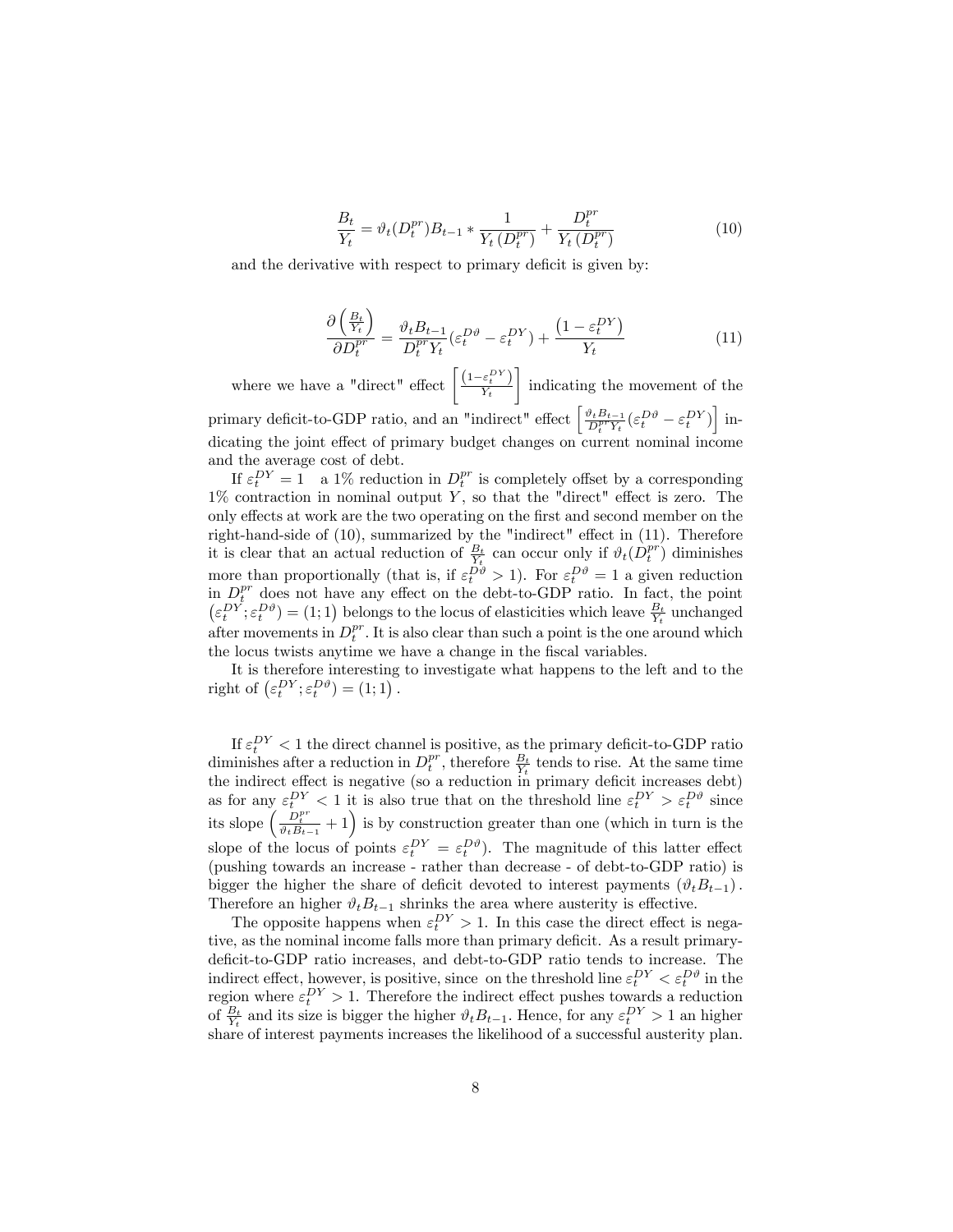As mentioned in Section 2 when we introduced  $\varepsilon_t^{DY}$ , the empirical plausibility of  $\varepsilon_t^{DY} > 1$  is however very limited.

## 4 Conclusions

The main dimension on which the success of austerity measures can be evaluated is their ability to reduce debt-to-GDP ratio. This paper offers a very simple theoretical framework to analyze how and when fiscal policy decisions can be successful in that sense.

The main result is that the effectiveness of budget consolidation plans depends crucially on how much percentage change in primary budget result in percentage changes in the average cost of debt and in nominal output. The Örst elasticity depends on a predetermined variable (the maturity structure of the existing stock of debt) and on the impact of deficit changes on the cost of new debt issuing. The second elasticity is even more significant, as it involves (but does not coincide with) the fiscal policy multiplier. This latter elasticity is very much dependant on the cyclical position of the economy and on the primary budget-to-GDP ratio (in turn depending on the state of the cycle). Hence the success of a given budget consolidation can considerably vary according to a much wider set of variables than it seems to be understood nowadays.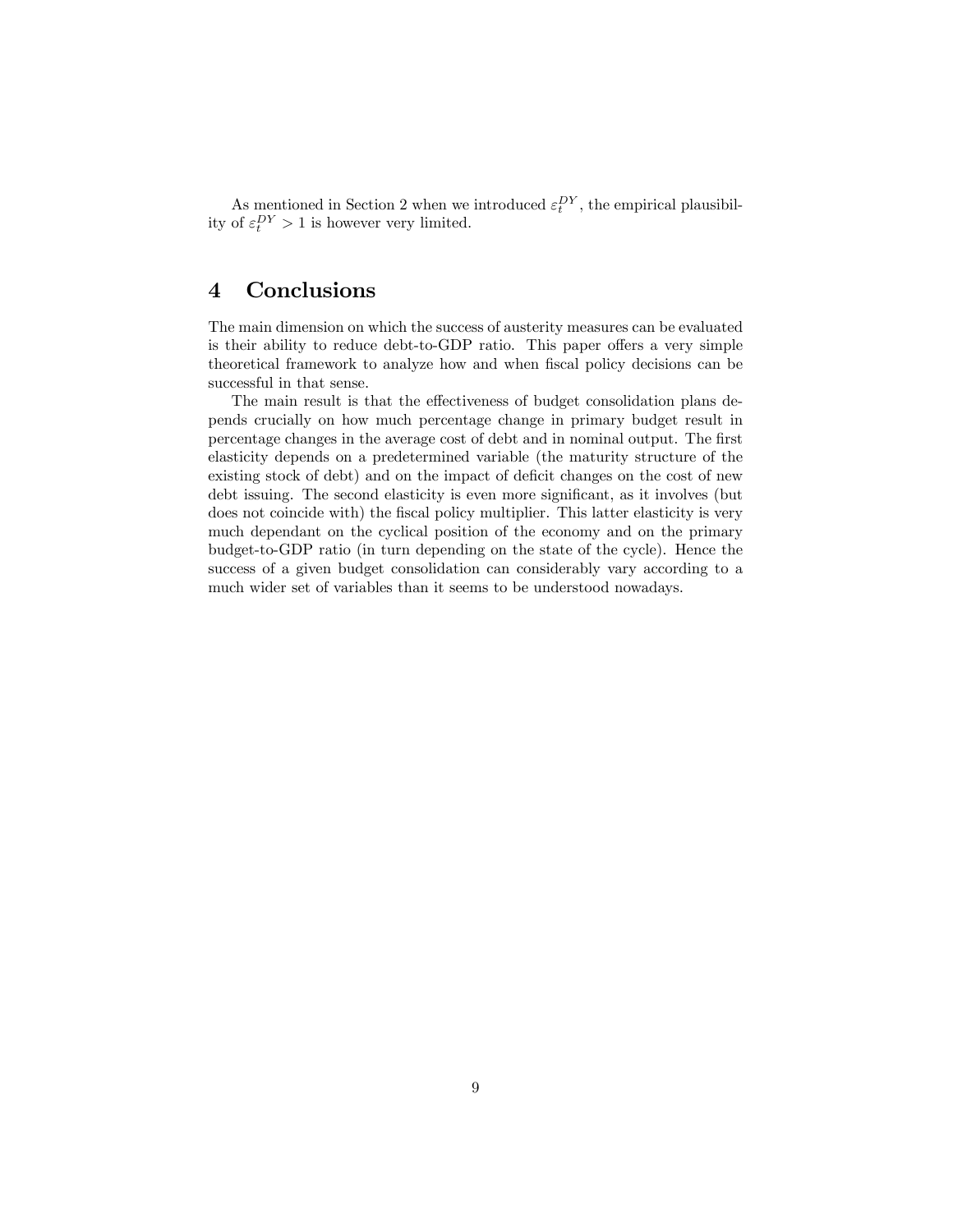#### References

- [1] Ardagna, S., F. Caselli and T. Lane (2007), "Fiscal Discipline and the Cost of Public Debt Service: Some Estimates for OECD Countries", The B.E. Journal of Macroeconomics 7, Article 28.
- [2] Barro, R.J. and C.J. Redlick (2009), "Macroeconomic Effects from Government Purchases and Taxes". NBER Working Paper 15369
- [3] Bernoth, K., Von Hagen, J. and L. Schuknecht "Sovereign Risk Premia in the European Government Bond Market", ECB Working Paper No. 369.
- [4] Blanchard, O. and D. Leigh (2013), "Growth Forecast Errors and Fiscal Multipliers", IMF Working Paper 13/1.
- [5] Blanchard, O. and R. Perotti (2002), "An Empirical Characterization of the Dynamic Effects of Changes in Government Spending and Taxes on Output", Quarterly Journal of Economics, 117(4), 1329-1368
- [6] Gros,D. (2011), "Can Austerity Be Self-Defeating?", Vox Eu (29 November)
- [7] Guajardo,J., D.Leigh and A.Pescatori (2010), "Expansionary Austerity: New International Evidence", IMF Working Paper WP/11/158
- [8] Hall, R.E. (2009), "By How Much Does GDP Rise if the Government Buys More Output?" Brookings Papers on Economic Activity , Fall, 183-231
- [9] Laubach, T. "New Evidence on the Interest Rate Effects of Budget Deficits and Debt", Journal of the European Economic Association 7, 858-885.
- [10] Mauro, P., R. Romeu, A. Binder and A. Zaman (2013), "A Modern History of Fiscal Prudence and Profligacy", IMF Working Paper  $13/5$
- [11] Marattin, L. and M. Marzo (2010), "A Note on the (Un)Pleasant Arithmetic of Fiscal Policy: the Case of Italian Public Debt", Economic Notes 38 169-183.
- [12] Monacelli, T., R.Perotti and A.Trigari (2010), "Unemployment Fiscal Multipliers", Journal of Monetary Economics, 57(5), 531-553.
- [13] Ramey, V.A. (2011), "Identifying Government Spending Shocks: It's All in the Timing", Quarterly Journal of Economics  $126(1)$ , 1-50
- [14] Romer, C.D. and D.H. Romer (2010), "The Macroeconomic Effects of Tax Changes: Estimates Based on a New Measure of Fiscal Shocks", American Economic Review 93 (1), 381-396.